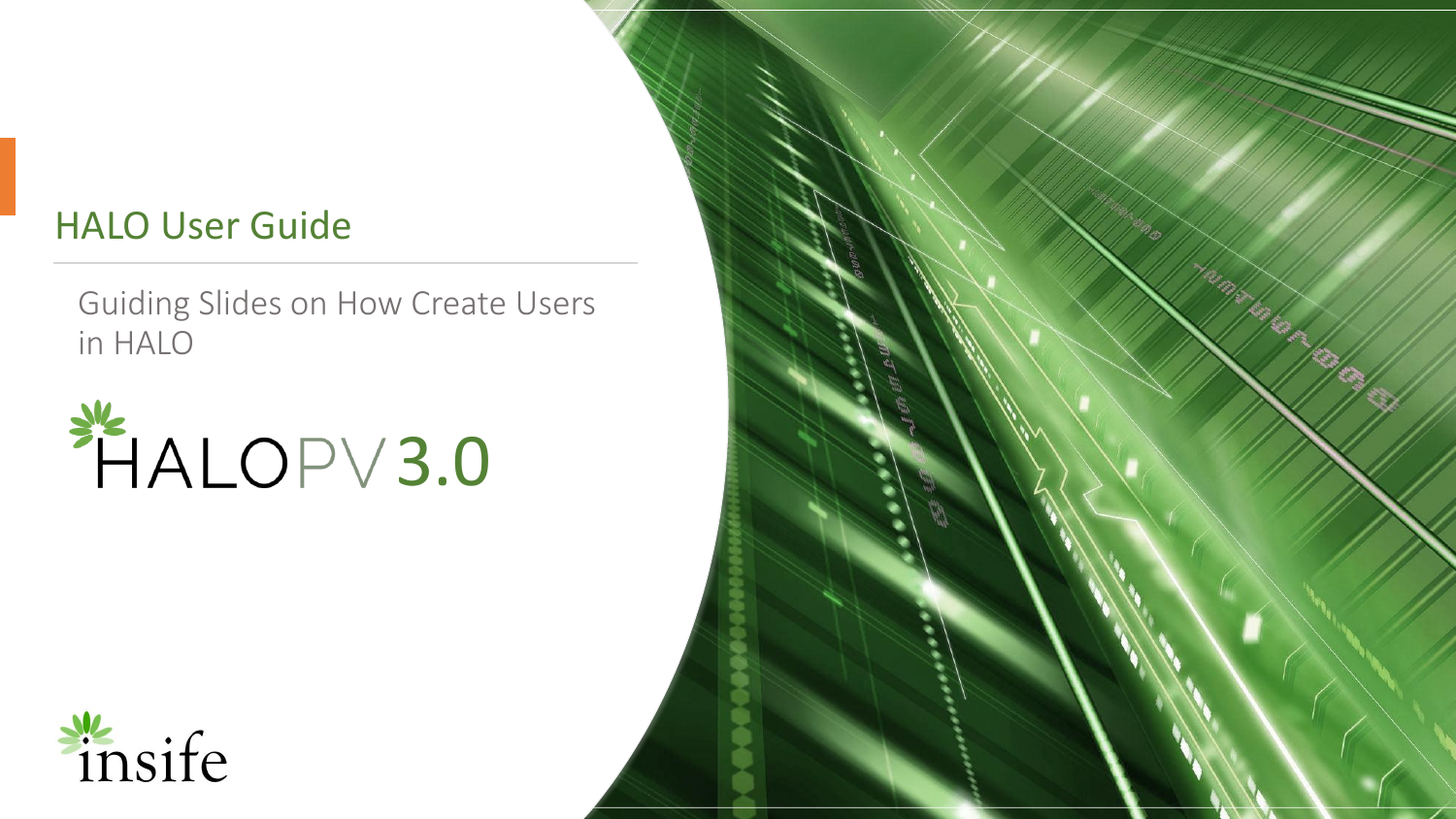# How to create users in HALOPV





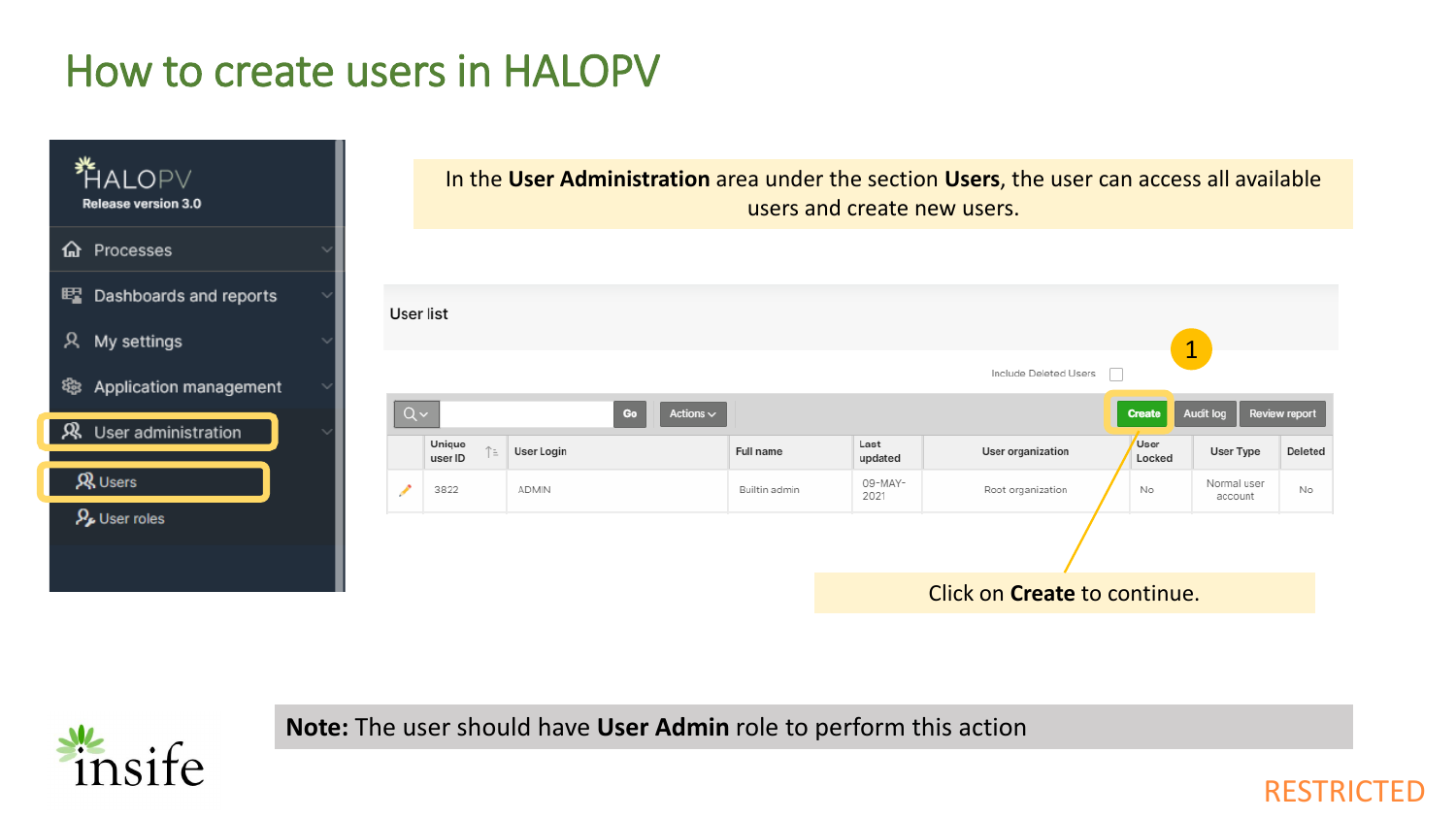# How to create users in HALOPV

| User information                                                                                                    |                                                                                  |                                                                                                                                                       | $\overline{2}$                           |
|---------------------------------------------------------------------------------------------------------------------|----------------------------------------------------------------------------------|-------------------------------------------------------------------------------------------------------------------------------------------------------|------------------------------------------|
| User login details<br>Contact details                                                                               | Notifications & Workflow                                                         |                                                                                                                                                       | Fill in the available fields in the form |
| User login<br><b>TESTUSER</b>                                                                                       | Date created                                                                     | ⊙                                                                                                                                                     |                                          |
| Password                                                                                                            |                                                                                  |                                                                                                                                                       |                                          |
| (Mandatory for initial creation. When saving an existing user, use this field to update the<br>user password)       |                                                                                  |                                                                                                                                                       |                                          |
| Full name<br>Mr. Tester                                                                                             |                                                                                  | 2)                                                                                                                                                    |                                          |
| Organizational Entity<br>$\equiv$<br>Root organization                                                              |                                                                                  |                                                                                                                                                       |                                          |
| User type<br>$\checkmark$                                                                                           |                                                                                  |                                                                                                                                                       | Click on <b>Create</b> to continue.      |
| Normal user account                                                                                                 |                                                                                  |                                                                                                                                                       |                                          |
| Delete user?<br><b>No</b><br>Yes<br>Removes the user from all lists except historic records<br>(Audit trails etc.). | Lock user?<br>Yes<br><b>No</b><br>Prevents the user from logging into the system | Enforce secure mail?<br><b>No</b><br><b>Yes</b><br>If set to No, users cannot receive reports in Emails -<br>instead the user receives a link to HALO | $\overline{3}$                           |
| Cancel                                                                                                              |                                                                                  | <b>Create</b>                                                                                                                                         |                                          |



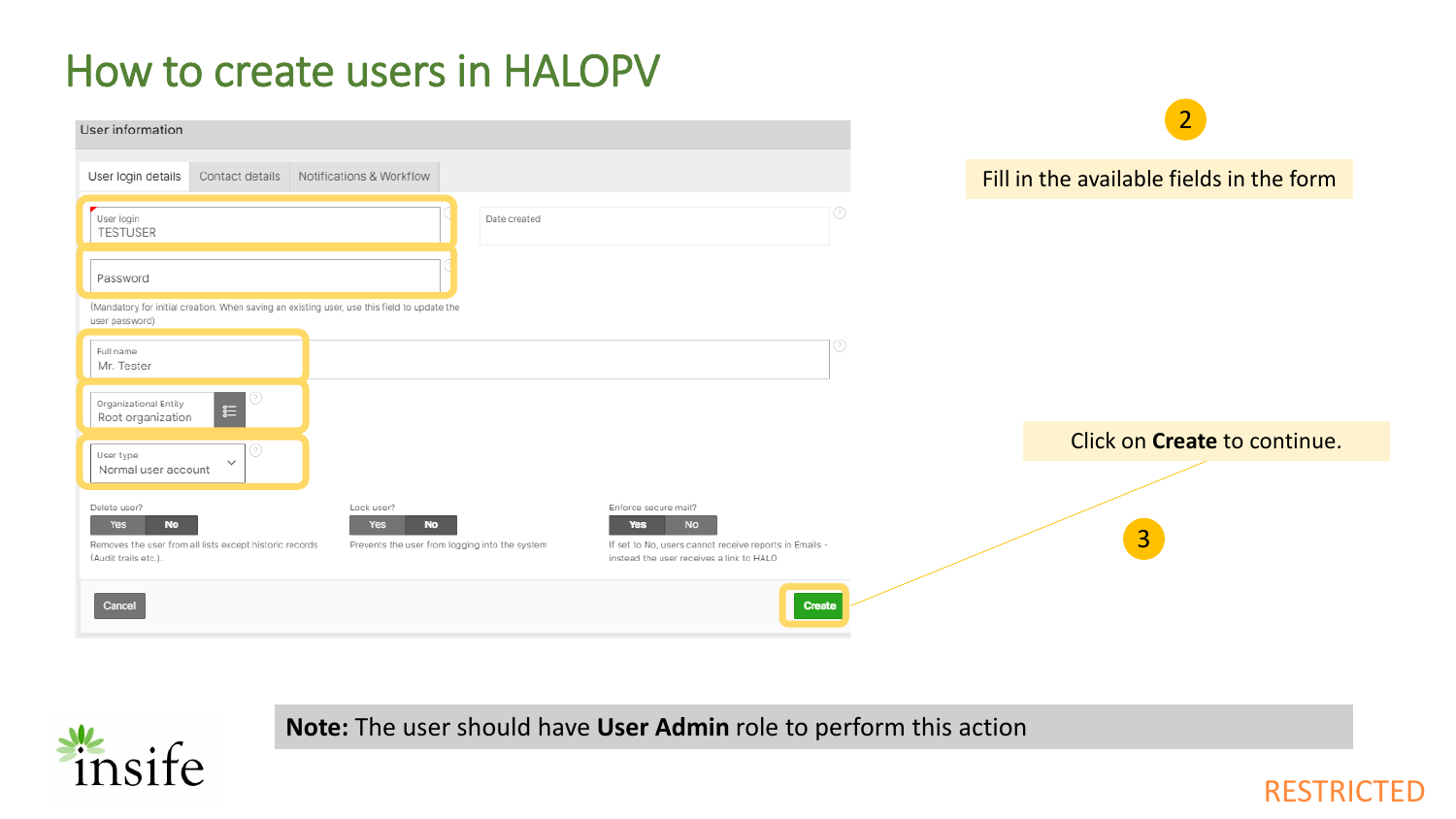#### How to create users in HALOPV



#### RESTRICTED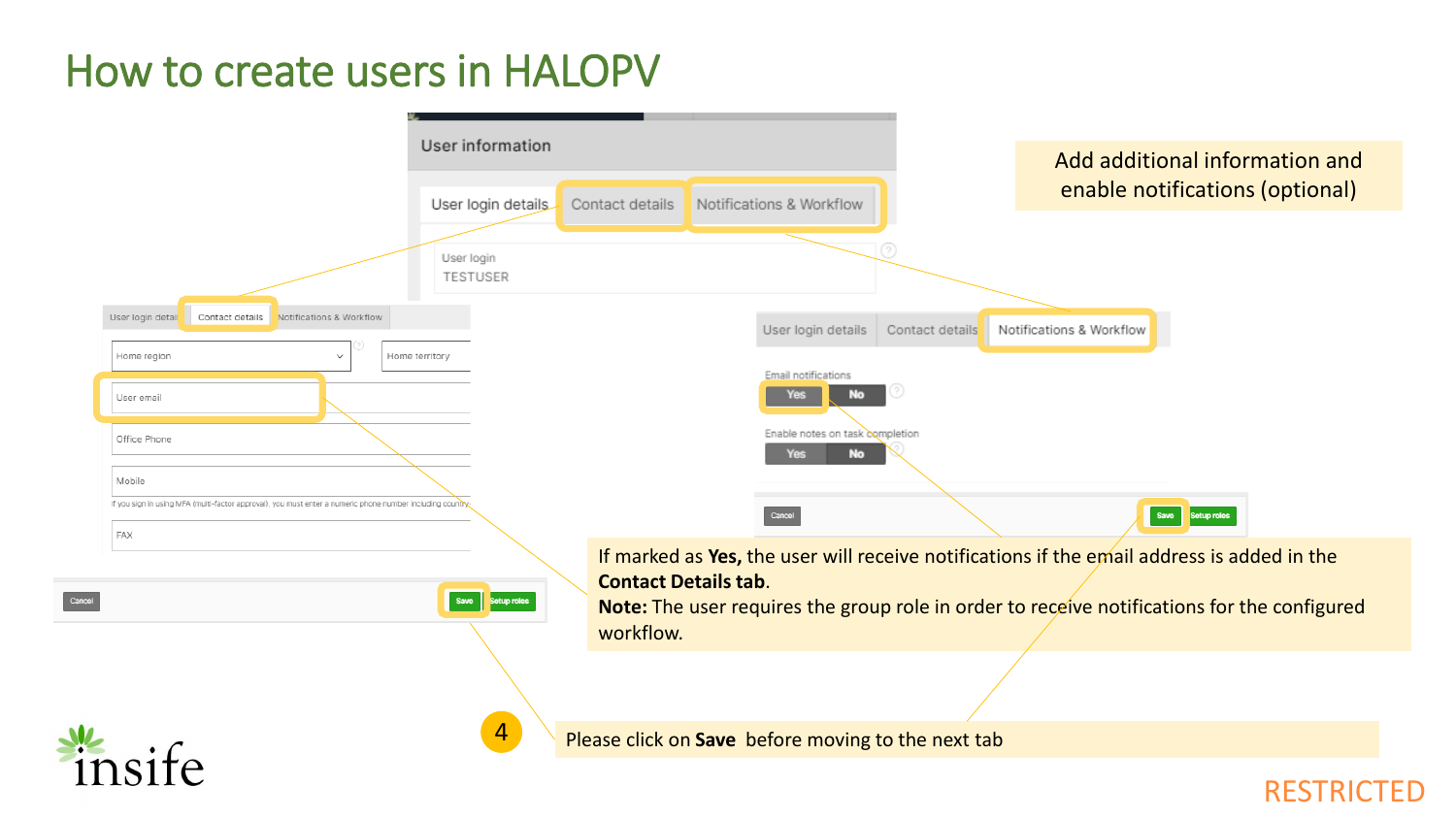# How to assign roles to users in HALOPV





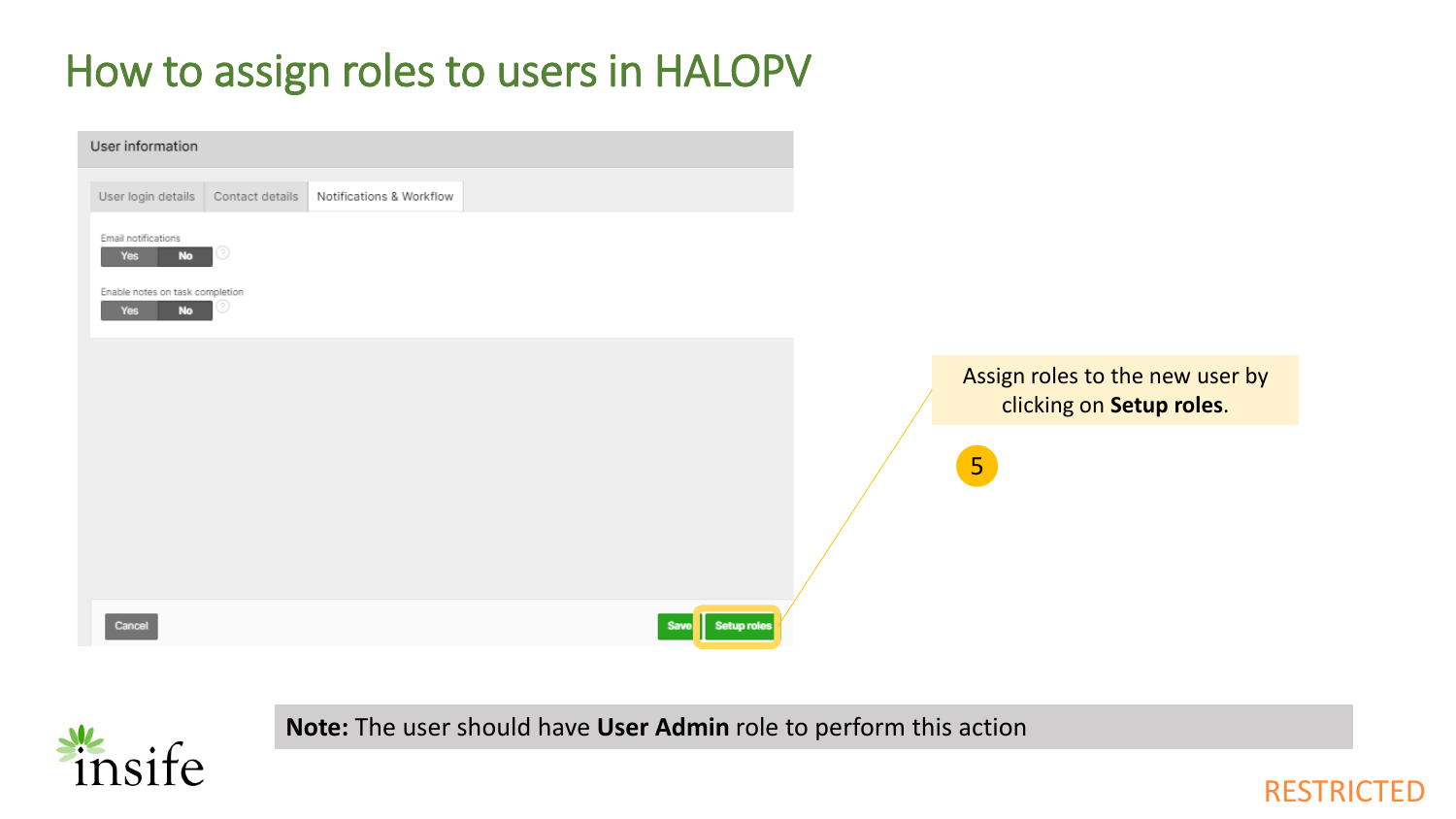



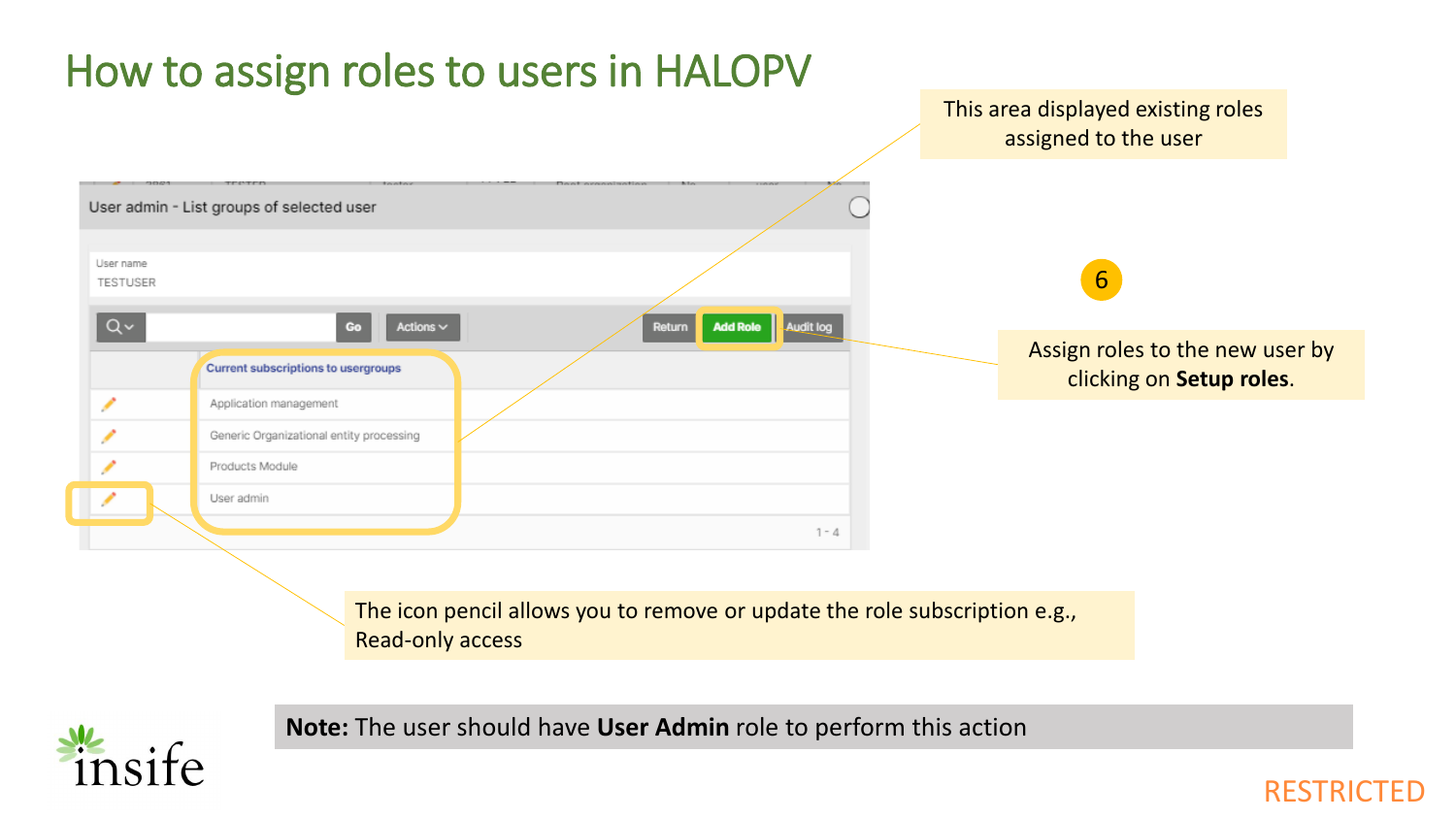# How to assign roles to users in HALOPV





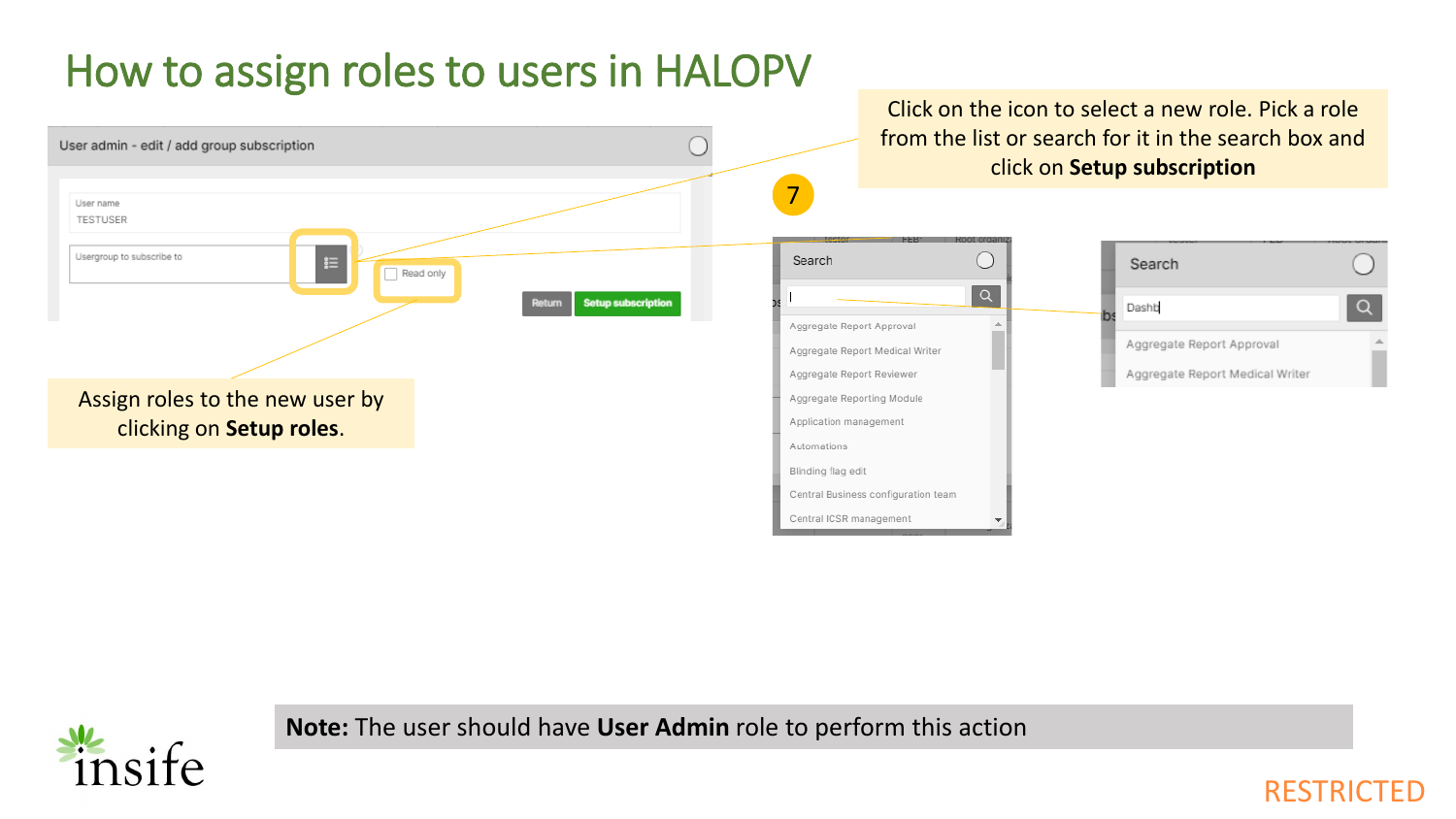# How to update subscription to roles in HALOPV

| User name<br><b>TESTUSER</b> |                                     |  |                                                                                                                          |  |  |  |
|------------------------------|-------------------------------------|--|--------------------------------------------------------------------------------------------------------------------------|--|--|--|
| $Q \vee$                     | Go                                  |  | The new role will show on the current subscription<br>to user group area                                                 |  |  |  |
|                              | Current subscriptions to usergroup  |  |                                                                                                                          |  |  |  |
|                              | Aggregate Reporting Module          |  |                                                                                                                          |  |  |  |
|                              | Application management              |  | User admin - edit / add group subscription                                                                               |  |  |  |
|                              | Dashboard                           |  |                                                                                                                          |  |  |  |
|                              | Generic Organizational entity proce |  | User name                                                                                                                |  |  |  |
|                              | Products Module                     |  | <b>TESTUSER</b>                                                                                                          |  |  |  |
|                              | User admin                          |  | Usergroup to subscribe to<br>$\equiv$<br>Dashboard<br>Read only<br><b>Return Remove subscription Undate subscription</b> |  |  |  |

The icon pencil allows you to remove or update the role subscription. When clicking on the icon, a new window will display the option to **Remove subscription** or to **Update subscription. Note: Read-only** subscription allows the user to review the workflow step, but the user will not be able to perform any tasks or complete the workflow or receive notifications. To change a role to **Read-only,** untick the read-only box and click on **Update subscription.** 



#### **RESTR**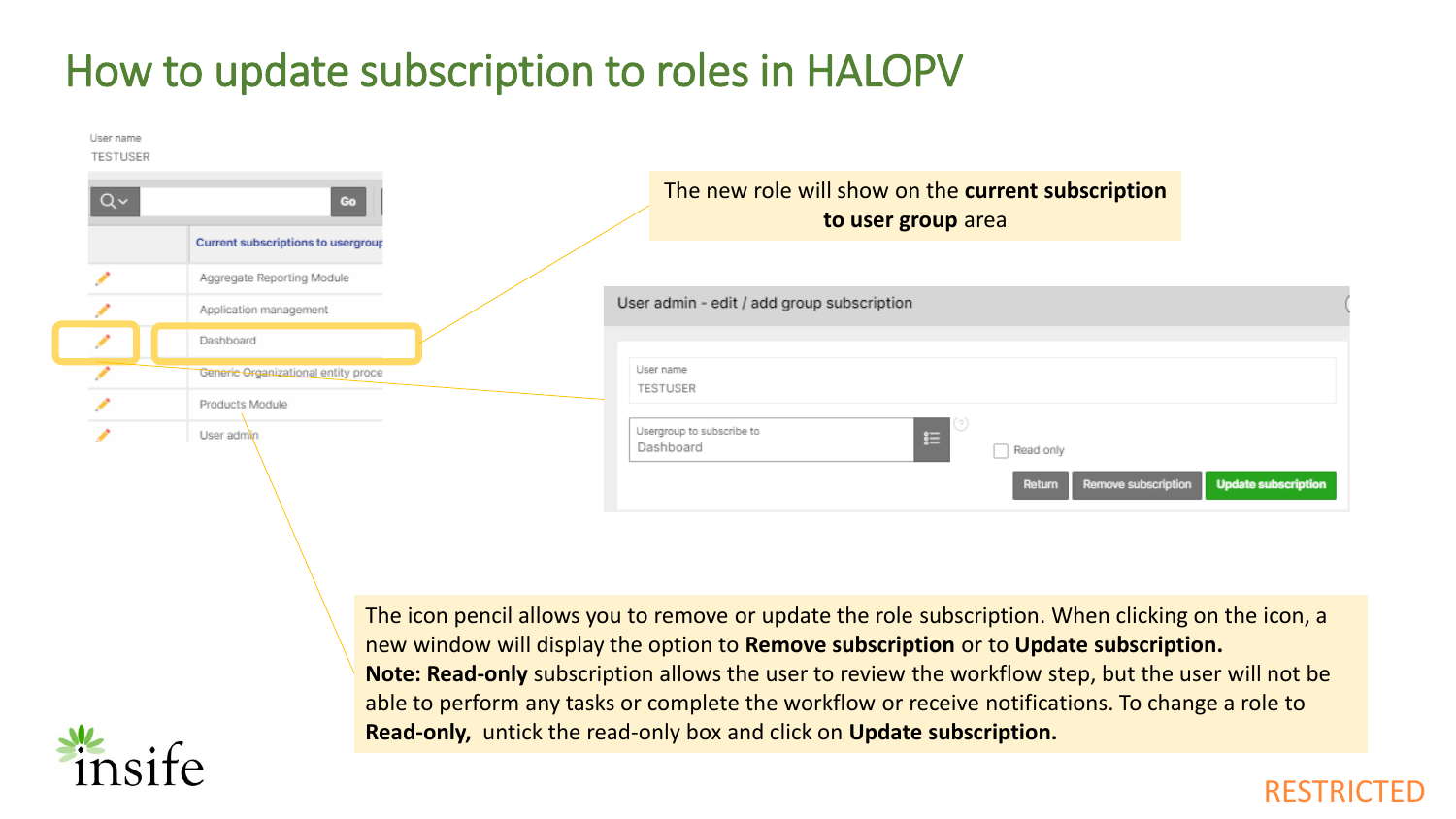### Deleted Users

If a user has been deleted and you want to recover the account, go to the process **User**, and click on **Include Deleted Users.** Click on the column header **Deleted = yes** and look for the user. Click on the icon pencil to open the user information

**Please note** that HALO will not allow you to create a new user with same **User Login**